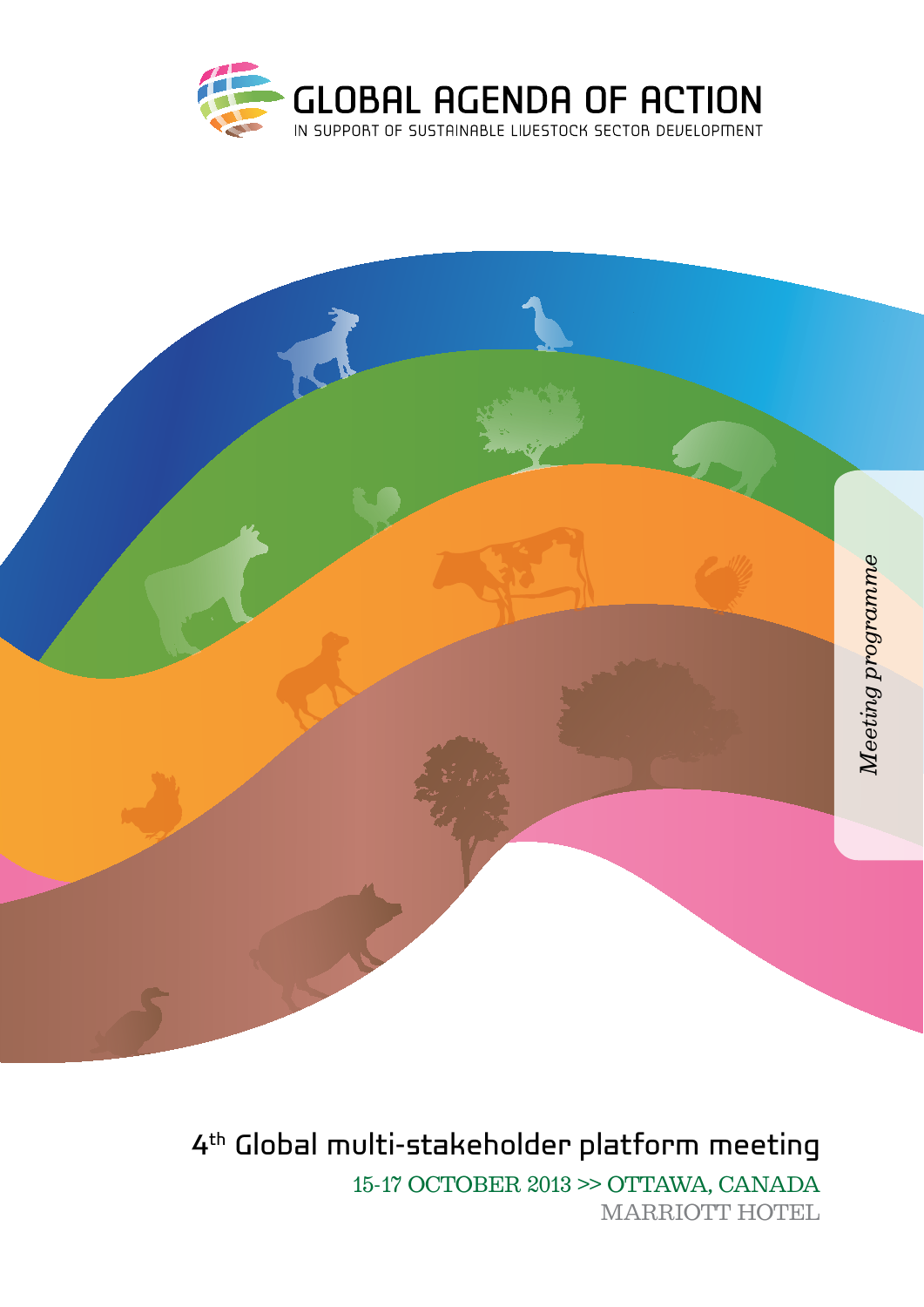#### 15 OCTOBER

## Agenda recap, achieving practice change, and opening ceremony

Chair: *Neil Fraser, Chair Agenda Guiding Group*

- 8:00 Registration Coffee
- 9:00 Welcome Introduction
- $\bigcirc$  9:30 The Agenda: Where we are, how we got here, and the way forward. Presentation on history and current status of the Agenda - *Neil Fraser, Chair Agenda Guiding Group*  Followed by questions and plenary discussion
- $\bigcirc$  10:30 Coffee
- $\bigcirc$  11:00 Panel session (preceded by an introductory presentation by Henning Steinfeld, FAO): How can the Agenda address all aspects of sustainability - Issues and underlying science Panel members: *Ricardo Sanchez, the Nature Conservancy; Onno Van Eijk, Dutch Foundation for Nature and Environment; Shirley Tarawali, International Livestock Research Institute; Simplice Nouala, African Union, Inter-African Bureau for Animal Resources; Holly Mayer, Agriculture and Agri-food Canada*

Each panel member will have 5 minutes to share their views and opinions. Panel statement followed by plenary discussion

- $\bigcirc$  12:45 Summary by the Chair and agreement on action points
- $\bigcirc$  13:00 Lunch

#### 14:30 Panel session Achieving practice change: Experiences and lessons

Presentation and discussion of selected experiences on novel forms of stakeholder dialogue and action-oriented partnership in the livestock sector.

Panel members: *Saeed Bancie, Heifer International; Martin Scholten, Animal Task Force; Susanne Thalwitzer, Namibian Meat Board; Kees Romijn, Dutch Farmer Organization; Romeo Volonte, Uruguayan Federation of Regional Agricultural Experimentation*

Each panel member will have 5 minutes to share their views and experiences. Panel statement followed by plenary discussion

- $\bigcirc$  15:45 Summary by the Chair and agreement on action points
- $\bigcirc$  16:00 Coffee
- $\circ$  16:30 Key note presentation on Sustainable Livestock Sector Development *Sam Thevasagayam, Bill and Melinda Gates Foundation* Followed by plenary discussion
- $\bigcirc$  17:30 Summary remarks by chair
- $\bigcirc$  17:35 Meeting adjourns
- $\bigcirc$  17:45 Presentation space Sustainability and the Canadian livestock sector

17:55 Snapshot of the Canadian Livestock and Poultry Industries, *John Ross, Agriculture and Agri-Food Canada*

18:05 Proving and Improving Sustainability of the Canadian Beef Industry, *Fawn Jackson, Canadian Cattlemen's Association*

18:15 ProActrion – A Sustainable Initiative of the Canadian Dairy Farming Sector, *Guy Séguin, Dairy Farmers of Canada*

18:25 We are Part of the Solution: A snapshot of Canadian Pork Sector Sustainability Initiatives, *Mike Teillet, Manager, Manitoba Pork Council*

18:35 Sustaining our Future and Customer Focus, *Neil Newlands, Egg Farmers of Canada*

18:45 Questions and Discussion

#### Official Opening

Master of Ceremony: *Neil Fraser, Chair Agenda Guiding Group*

## $\bigcirc$  19:00 Opening by the Honourable Gerry Ritz, Minister of Agriculture and Agri-food Canada

Opening statements by *Mr. Jean-Guy Vincent, Chairman Canadian Pork Council on behalf of the local Host organizations, Berhe Tekola on behalf of the FAO, and Neil Fraser, Chair Agenda Guiding Group* 

Followed by Welcome reception

N.B.: Agenda Guiding Group to meet on 14 October from 14:30 to 17:00, and 17 October from 17:00 to 19:30. N.B.: Agenda Guiding Group to meet each evening to review and report meeting progress.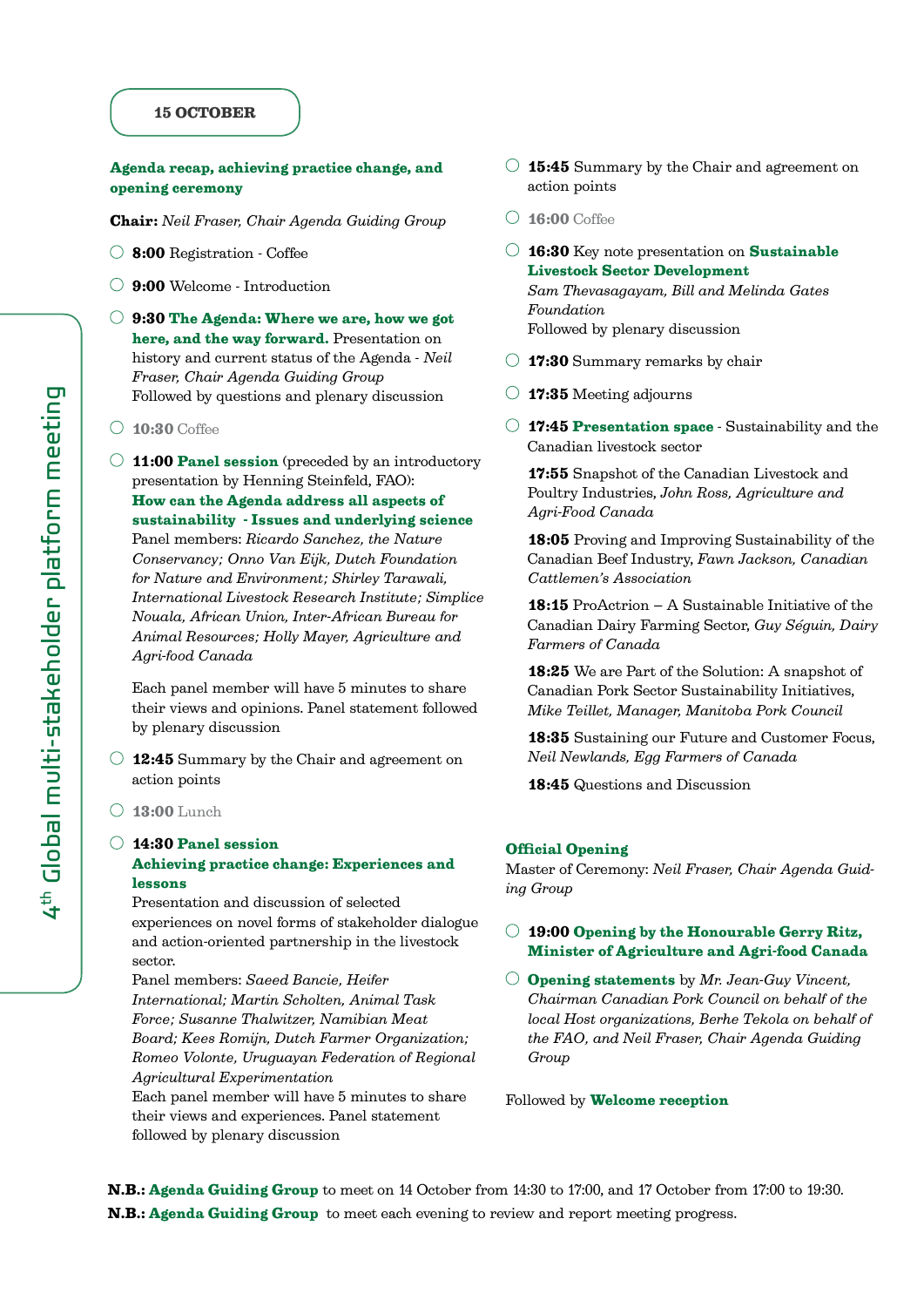## 16 OCTOBER

## Innovation and Incentives - catalysing practice change

Chair: *Simplice Nouala, African Union, Inter-African Bureau for Animal Resources*

- 9:00 Recap of day 1 *Chair, Agenda Guiding Group*
- 9:15 Focus areas: Progress updates. *Focus Area Chairs*

Followed by questions and plenary discussion

- 10:30 Coffee
- 11:00 Break-out groups by Stakeholder group (private sector; public sector / donors; NGOs / Social movements; Research).

Group discussions to identify the specific contributions and commitments each stakeholder group and Agenda partner can make to the creation of an enabling environment for practice change

- $\bigcirc$  12:30 Break-out group presentations to plenary Followed by questions and plenary discussion, and agreement on action points
- $\bigcirc$  13:00 Lunch
- 14:30 Break-out groups by Focus Area

Focus Area Group discussions to use outcomes and lessons learned from the panels and stakeholder break-out session to identify additional relevant activities, processes and partners needed to catalyse practice change.

- $\bigcirc$  16:00 Coffee
- 16:30 Break-out groups continue
- 17:25 Meeting adjourns
- $\bigcirc$  17:30 Presentation space optional free space for stakeholder presentations (parallel sessions, see programme on backpage)
- $\bigcirc$  19:30 Departure for MSP dinner at the Canadian Museum of Civilization

# 17 OCTOBER

# Multi-stakeholder action for Sustainable Livestock

Chairs: *Richard Doyle, Dairy Farmers of Canada and Frédéric Seppey, Agriculture and Agri-food Canada*

- $\bigcirc$  9:00 Recap of day 2 Chair, Guiding Group
- 9:15 Focus Area Group presentations to plenary

Followed by questions and plenary discussion, and agreement on action points

- $\bigcirc$  10:30 Coffee
- $\bigcirc$  11:00 Panel session (Preceded by an introductory presentation by Pierre Gerber, FAO). Concrete commitment towards the continuous

improvement of livestock sector practices Panel Members: *Jurgen Preugschas, International Meat Secretariat; Lalji Desai, International Planning Committee on Food Sovereignty; Francois Pythoud, Swiss Federal Ministry of Agriculture; Eduardo Bastos, Brazilian Roundtable for Sustainable Livestock; Prof Dao Xuan Hoc, Vietnamese Ministry of Agriculture; David Pietsch, Meat and Livestock Australia* Each panel member will have 5 minutes to make their statements. Panel statements followed by plenary discussion

- $\bigcirc$  12:40 Summary by the Chair and agreement on action points
- $\bigcirc$  13:00 Lunch
- $\bigcirc$  14:30 Agenda: The way we work: Issues and **Options.** Presentation by Guiding Group Followed by questions and plenary discussion and endorsement of proposed ways of working and governance options.
- $\bigcap$  15:30 Coffee
- 16:00 Discussion and Endorsement of proposed ways of working and governance options continued
- $\bigcirc$  **16:45** Host organizations and Agenda Guiding Group Chair closing statements
- $\bigcirc$  17:00 Meeting adjourns

#### 18 OCTOBER

#### Optional field trip

Optional field visit to dairy, beef, and poultry farms in the vicinity of Ottawa, combined with a drive through Canada's beautiful autumn scenery. Departure from Ottawa Marriott Hotel at 08:00,

return at 17:30